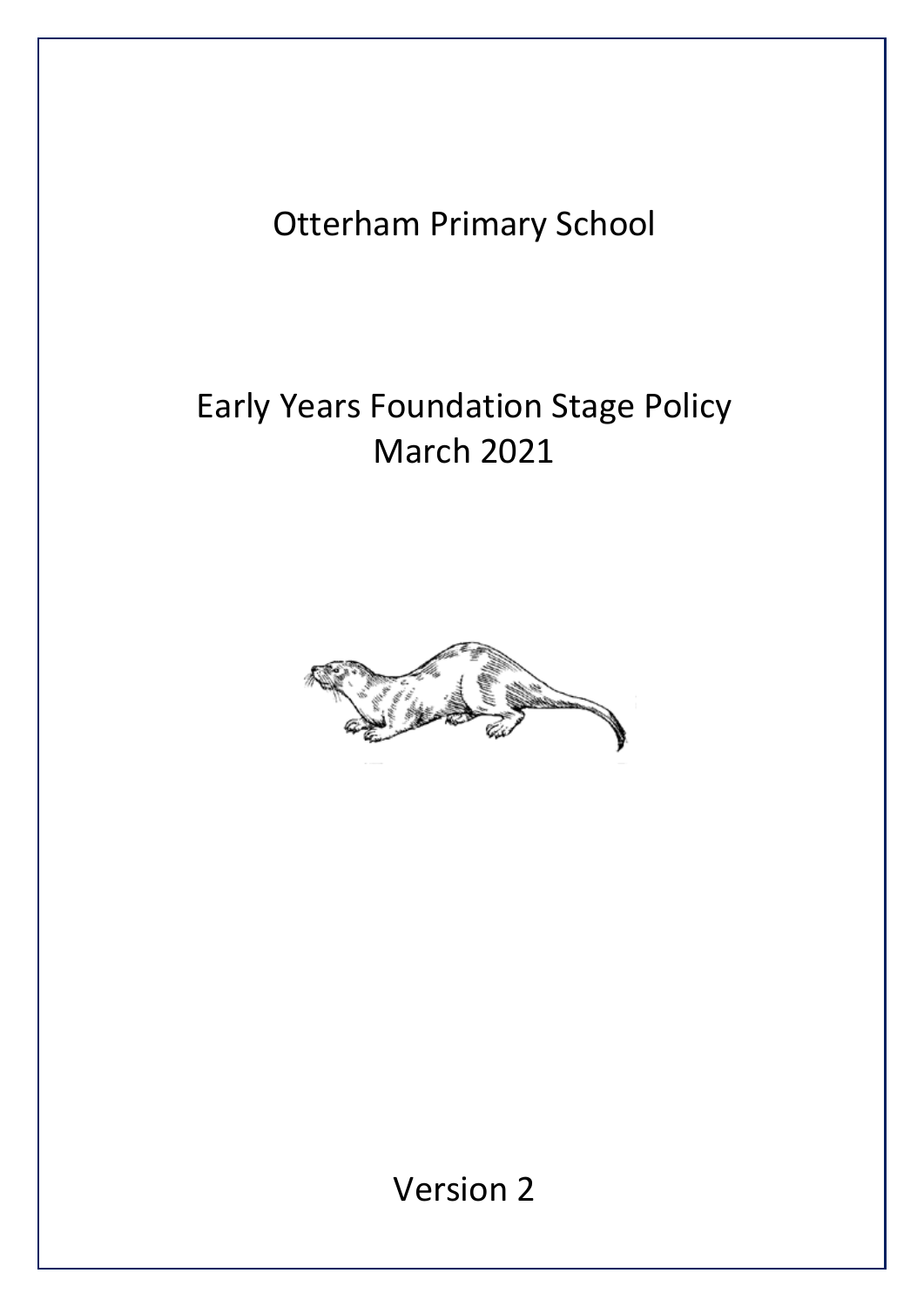## **Early Years Foundation Stage Policy**

### **Introduction**

The Early Years Foundation Stage applied to children from birth to five years old. In our school, all children join us at the beginning of the school year in which they are five. The Early Years Foundation Stage is important in its own right, and in preparing children for later schooling. The Early Learning Goals set out what is expected of most children by the end of the Early Years Foundation Stage.

Children joining our school have already learnt a great deal. The reception year builds on previous knowledge acquired at home and, if applicable, in a pre-school setting. The early years education we offer our children is based on the following principles:

- It builds on what our children already know and can do;
- It ensures that no child is excluded or disadvantaged;
- It offers a structure for learning that has a range of starting points, content that matches the needs of young children and activity that provides opportunities for learning both indoors and outdoors;
- It provides a rich and stimulating environment.

#### **Aims of the Early Years Foundation Stage**

The curriculum of the Early Years Foundation Stage underpins all future learning by supporting, fostering, promoting and developing children's:

- Personal, social and emotional well-being
- Communication, language and literacy skills
- Problem solving, reasoning and numeracy skills
- Knowledge and understanding of the world
- Physical development
- Creative development

The principles of the EYFS are grouped into four themes:

- A unique child
- Positive relationships
- Enabling environments
- Learning and development

These four guiding themes work together to underpin effective practice in the delivery of the EYFS.

## **Teaching and Learning Style**

The more general features of good practice in our school that relate to the EYFS are:

- The partnership between teachers and parents, so that our children feel secure at school and develop a sense of well-being and achievement.
- The understanding that teachers have of how children develop and learn, and how this affects their teaching;
- The range of approaches used that provide first-hand experiences, give clear explanations, make appropriate interventions and extend and develop play and talk or other means of communication;
- The carefully planning curriculum that helps children achieve the Early Learning Goals by the end of EYFS;
- The provision for children to take part in activities that build on and extend their interests and develop their intellectual, physical, social and emotional abilities;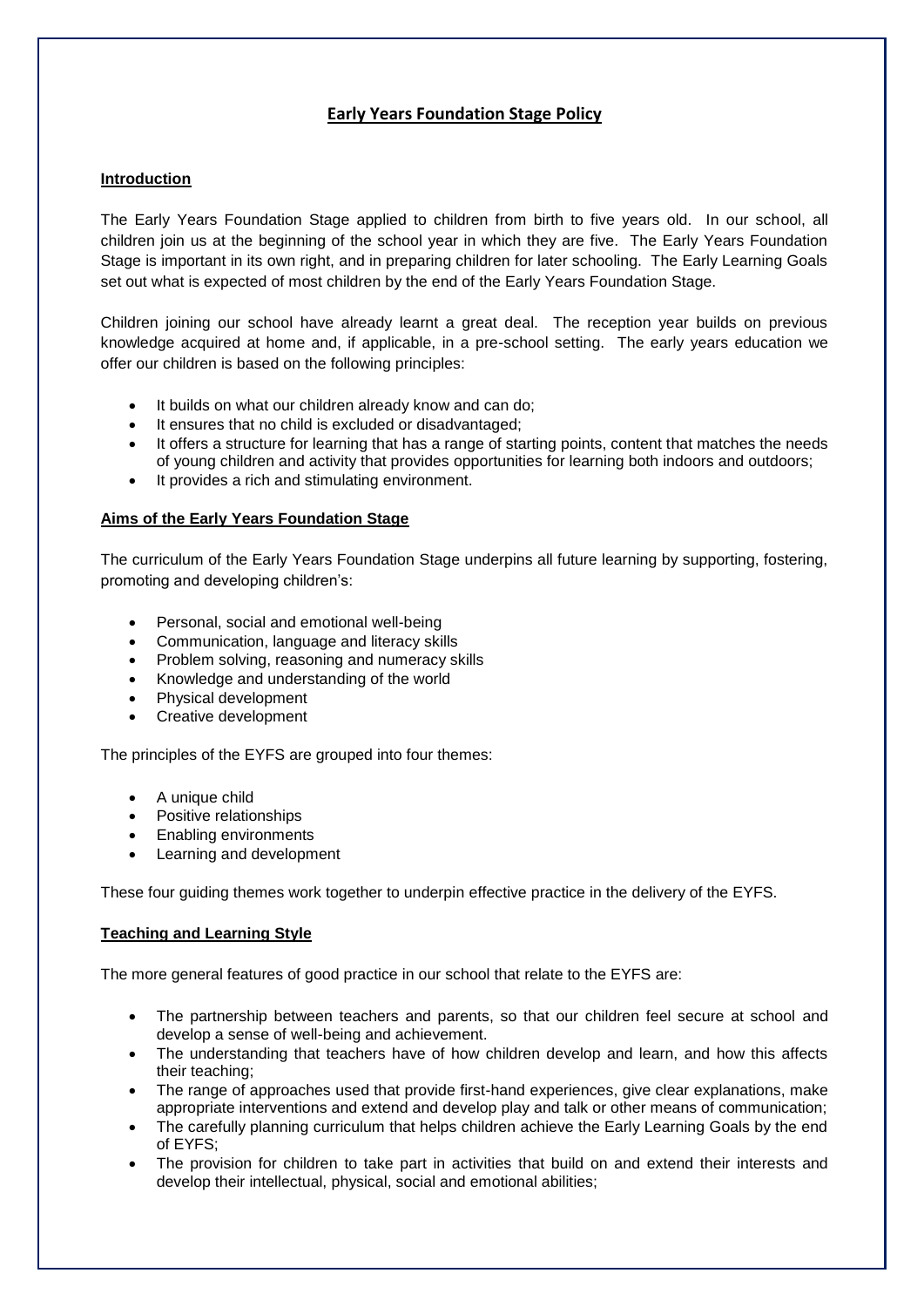- The encouragement for children to communicate and talk about their learning, and to develop independence and self management;
- The support for learning with appropriate and accessible indoor and outdoor space, facilities and equipment;
- The identification of the progress and future learning needs of children through observations, which are shared with parents;
- The good relationships between our school and the settings that our children experience prior to joining our school;
- The clear aims for our work and the regular monitoring to evaluate and improve what we do;
- The regular identification of training needs of all adults working within the EYFS.

## **Play in the Early Years Foundation Stage**

Through play our children explore and develop learning experiences, which help them make sense of the world. They practice and build up ideas, and learn how to control themselves, take responsibility for their actions and understand the need for rules. They have the opportunity to think creatively alongside other children as well as on their own. They communicate with others as they investigate and solve problems. They are able to express fears or make mistakes in controlled and safe situations.

## **Inclusion in the Early Years Foundation Stage**

In our school we believe that all our children matter. We give our children every opportunity to achieve their best. We do this by taking account of our children's range of life experiences when planning for their learning.

In the Early Years Foundation Stage we set realistic and challenging expectations that meet the needs of our children, so that most achieve the Early Learning Goals by the end of Reception. Some children progress beyond this point. We achieve this by planning to meet the needs of boys and girls, children with special educational needs, children who are more able, children with disabilities, children from all social and cultural backgrounds, children of different ethnic groups and those from diverse linguistic backgrounds.

We meet the needs of all our children through:

- Planning opportunities that build upon and extend children's knowledge, experience and interests, and develop their self-esteem and confidence;
- Using a wide range of teaching strategies based on children's learning needs;
- Providing a wide range of opportunities to motivate and support children and to help them to learn effectively;
- Providing a safe and supportive learning environment in which the contribution of all children is valued;
- Using resources which reflect diversity and are free from discrimination and stereotyping;
- Planning challenging activities for children whose ability and understanding area in advance of their language and communication skills;
- Monitoring children's progress and taking action to provide support as necessary. This may be detailed on an Individual Education Plan. This level of support is called Early Years Action.

## **The Early Years Foundation Stage Curriculum**

The Early Learning Goals provide the basis for planning throughout the EYFS. The Early Learning Goals are in line with the objectives in the renewed primary framework for literacy and numeracy. The practice guidance for the EYFS is used to support practitioners in planning an appropriate curriculum for all children. Our medium term plans outline intended learning and possible activity and resource ideas. These are flexible to reflect children's interests and stage of development. Weekly planning is informed by ongoing, observational assessment.